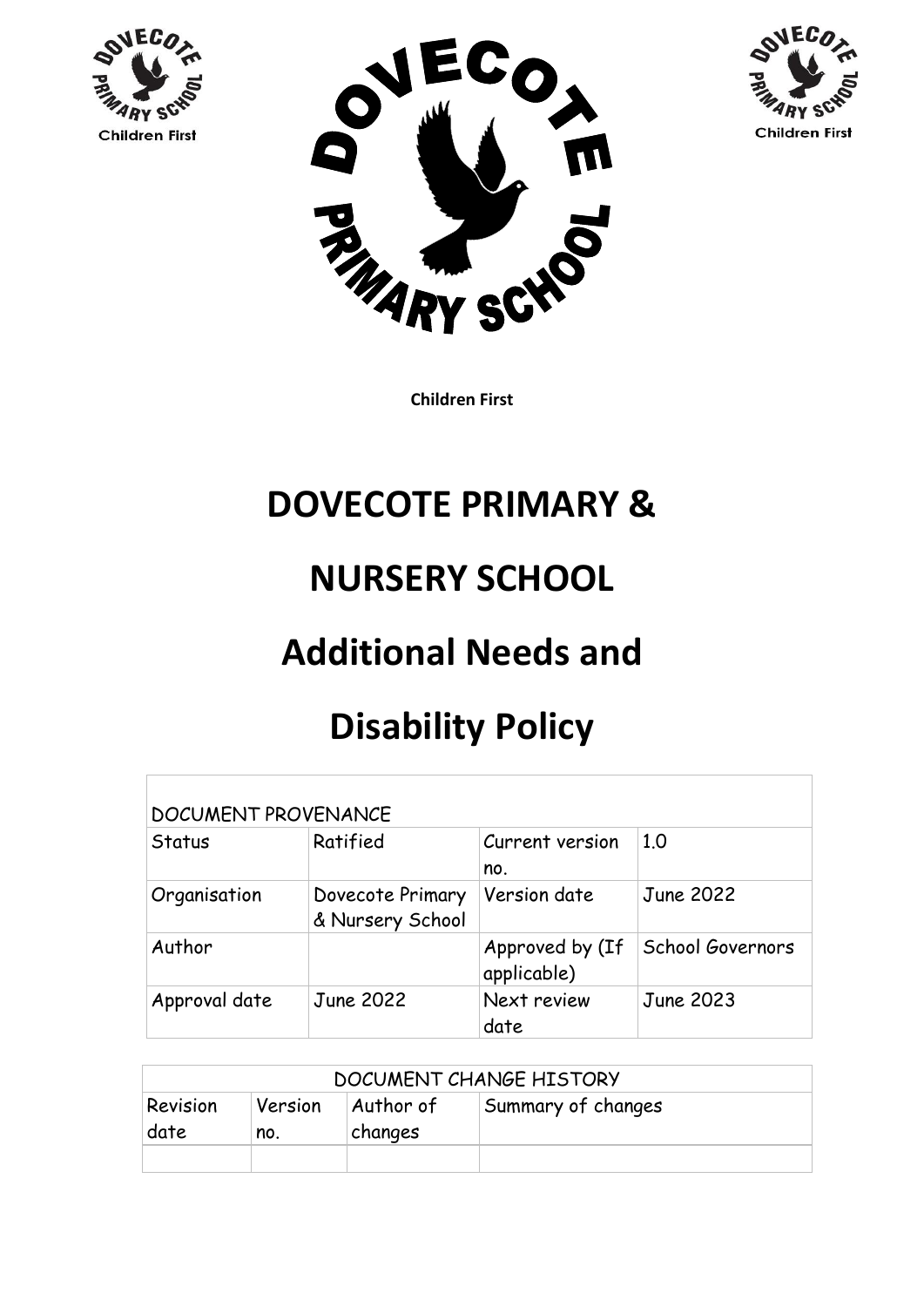



### **Dovecote Additional Needs and Disability Policy**

### **Contents:**  Values and Vision Our Aims and Objectives Definition of SEND Inclusion Statement Responsibility for the Coordination of SEND Provision Identification and Assessment EHCP and Statutory Assessment of SEND SEND Provision Allocation of Resources for Pupils with SEND Access to the Curriculum Evaluating the Success of Provision Partnership with Parents Partnership with Pupils **Transition** Adopting a Multi - Agency Approach Continuous Professional Development (CPD) Local Offer Complaints Procedure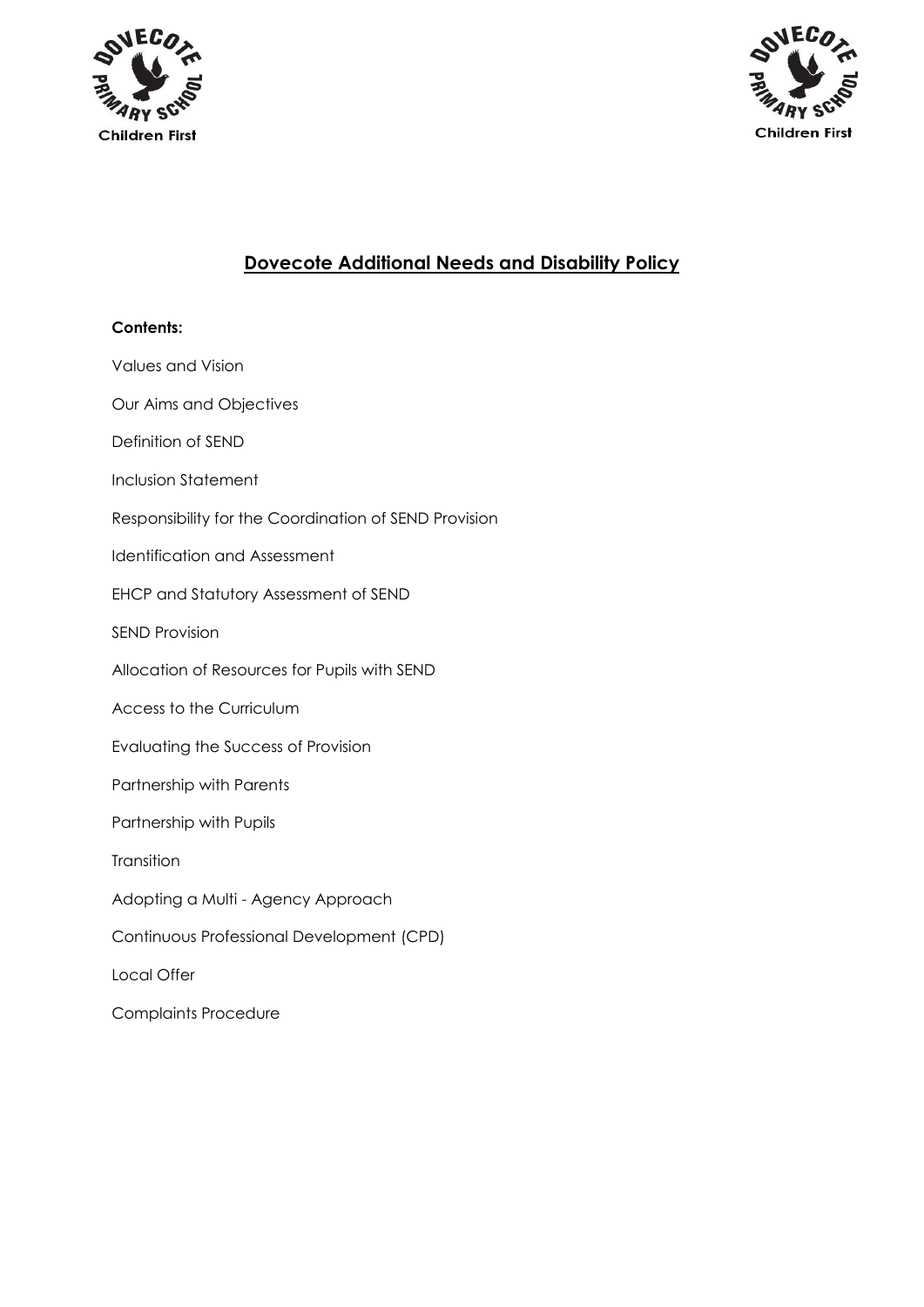



#### **Our Values**

Dovecote Primary School is a large mainstream primary school within the city of Nottingham.

Dovecote is a happy school where everyone belongs. We believe in the firm foundations of safety, trust, positive relationships and resilience. By establishing these we nurture our school community to grow: to be curious, kind, independent and selfmotivated, to have confidence and self-believe, to develop a voice, be brave and bold and the best that we can be.

We all work together, foster a love of learning through an exciting and engaging curriculum with inclusivity, equality and fun at its heart. We give our pupils enriching experiences, that create everlasting memories, that will shape their future and expand their horizons.

Our pupils will leave us with a sense of pride in themselves, pride in all their achievements and pride in Dovecote Primary School.

#### **Our Vision**

- *To have pupils who make excellent progress from Nursery to Year 6.*
- *To be at the centre of the local community and have meaningful engagement with the wider community.*
- *To have outstanding outdoor provision.*
- *To have a purposeful world class curriculum.*
- *To be sustainable.*
- *To have all decisions to be based on evidence and research and informed by pupils and the community.*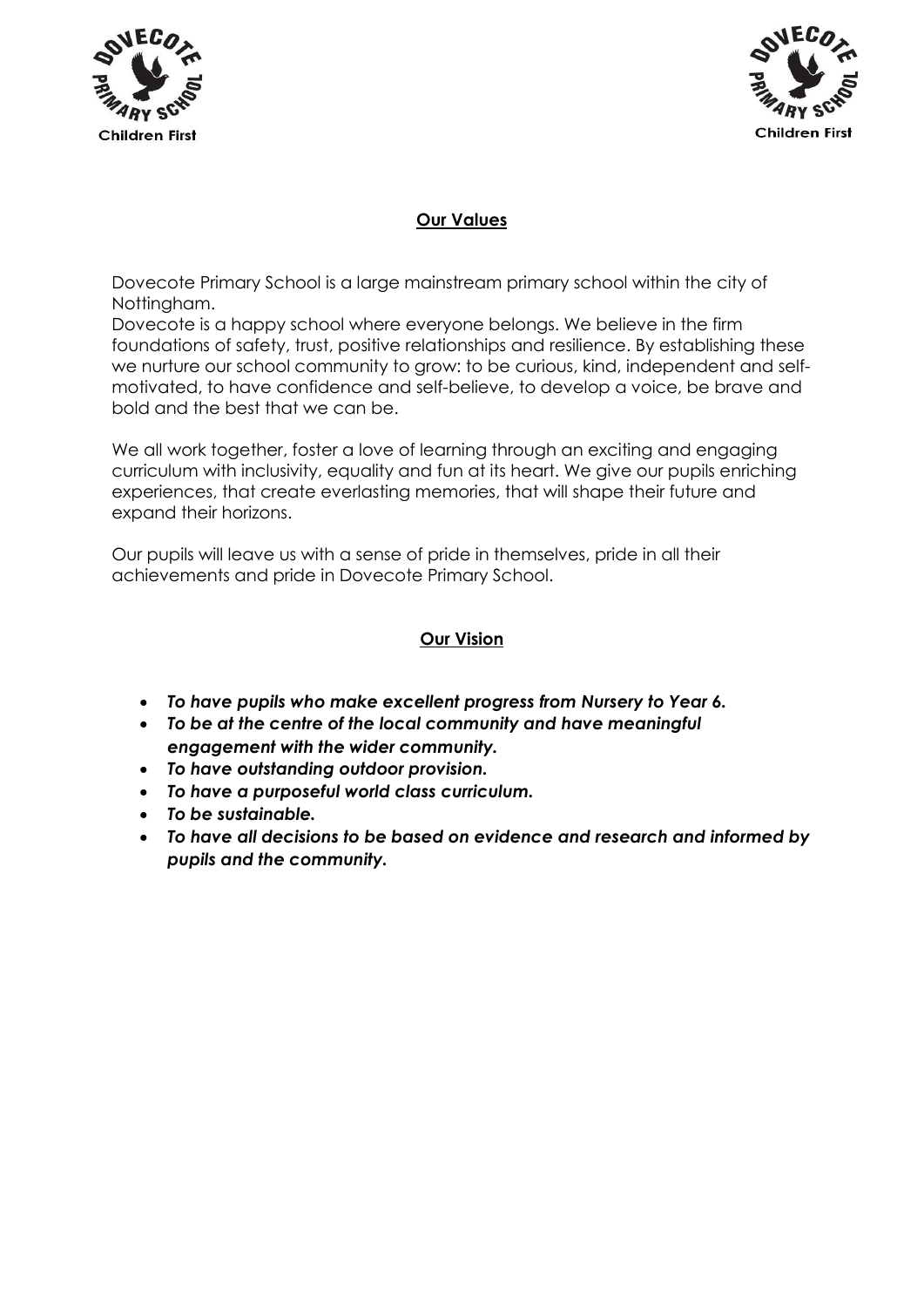



#### **Our Aims**

This policy describes the way we at Dovecote Primary School strive to meet the needs of children who experience barriers to their learning. Our aims are based on the fundamental principles as stated in the Special Educational Needs (SEN) Code Of Practice (April 2014).

We aim to provide a broad and balanced curriculum for all of our pupils, including those with Special Educational Needs and Disabilities including all abilities. We are committed to maximum inclusion of all pupils in all areas of the curriculum, meeting individual needs and facilitating the highest quality of education for all pupils.

Through the use of a variety of tools and resources, we aim to identify need as early as possible, using this data inform and adapt practice whilst challenging our children to reach their full potential. We value the abilities and achievements of all pupils, and are committed to providing, for each pupil, the best possible environment for learning.

The staff and governors support a whole school approach to Special Educational Needs. We work together as a team, collaborating and co-coordinating all that we do for the benefit of all children.

We aim to work closely with parents/carers, keeping them informed about their child's learning and encouraging a partnership between home and school

#### **Objectives**

- **Ensure the SEN and Disability Act and relevant Codes of Practice** and guidance are implemented effectively across the school.
- **Ensure equality of opportunity** to eliminate prejudice and discrimination against children with special educational needs.
- **Ensure that pupils with SEN are perceived and treated positively** by all members of the school community, and that SEN and inclusive provision is positively valued and accessed by staff and parents/carers.
- **Early identify** special educational/ additional needs of children using assessment tools such as R2i.
- **Assess, monitor and provide** for individual need.
- **Implement a multi-agency approach** with the child's best interests at the centre.
- **Identify the roles and responsibilities of staff** in providing for children's special educational/ additional needs.
- **Provide an inclusive curriculum** to ensure all children have full access to all elements.
- **Provide and adapt appropriate provision** wherever possible to enable children to fulfil their potential.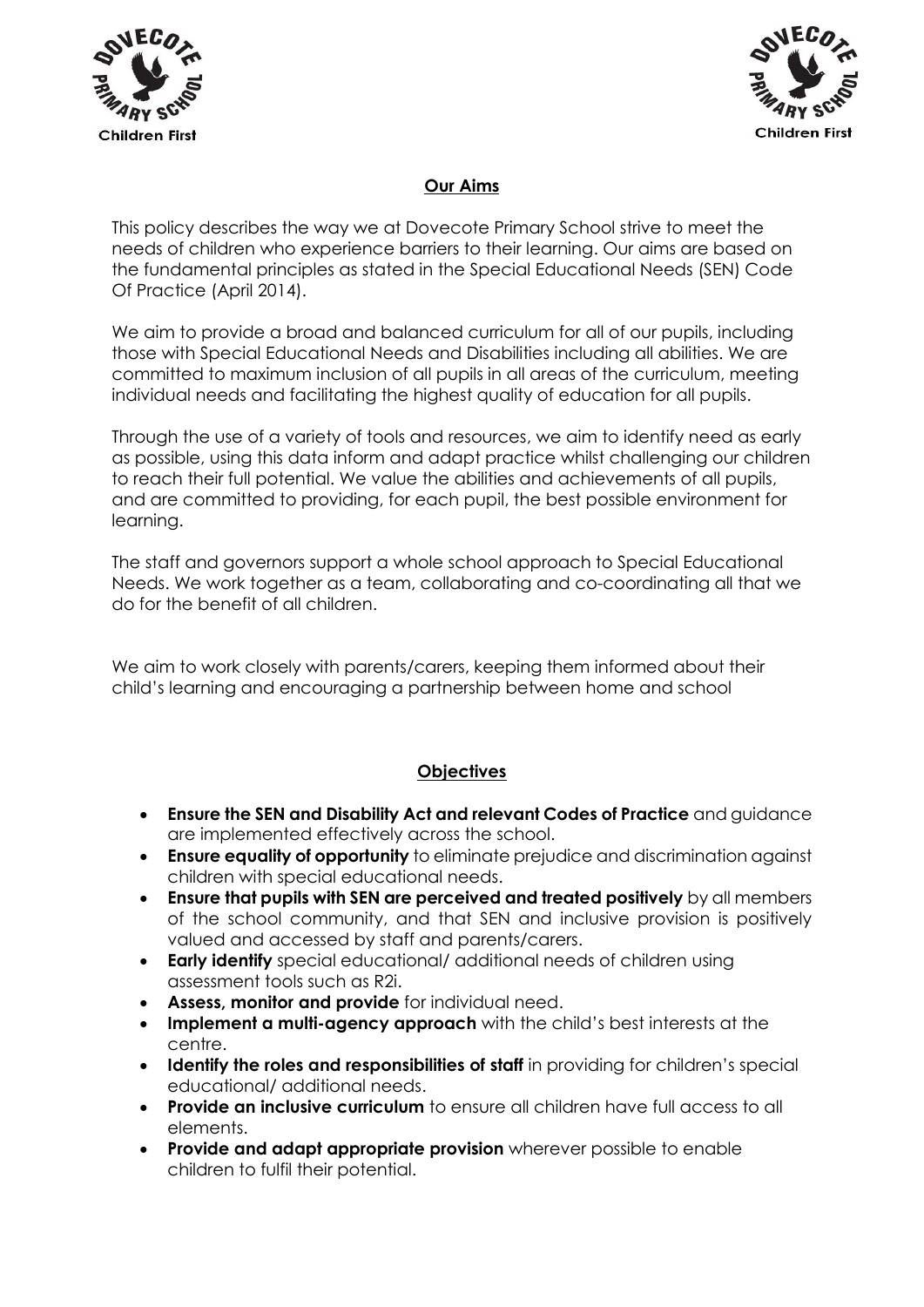



#### **Definitions of Special Educational Needs (SEN) taken from section 20 of the Children and Families Act 2014.**

A child or young person has SEN if they have a learning difficulty or disability which calls for special educational provision to be made for them. A child of compulsory school age or a young person has a learning difficulty or disability if they:

- a) have a significantly greater difficulty in learning than the majority of others of the same age; or
- b) have a disability which prevents or hinders them from making use of educational facilities of a kind generally provided for others of the same age in mainstream schools or mainstream post-16 institutions.

A child under compulsory school age has special educational needs if they fall within the definition at (a) or (b) above or would do so if special educational provision was not made for them.

Children must not be regarded as having a learning difficulty solely because the language or form of language of their home is different from the language in which they will be taught.

This policy explains how Dovecote Primary School makes provision for pupils with SEND, in line with the school ethos and with current legislative requirements from The Children and Families Act 2014, Equality Act 2010 and SEND Code of Practice 2014.

More details about the reforms and the SEN Code of Practice can be found on the Department for Education's website:

[www.education.gov.uk/schools/pupilsupport/sen](http://www.education.gov.uk/schools/pupilsupport/sen)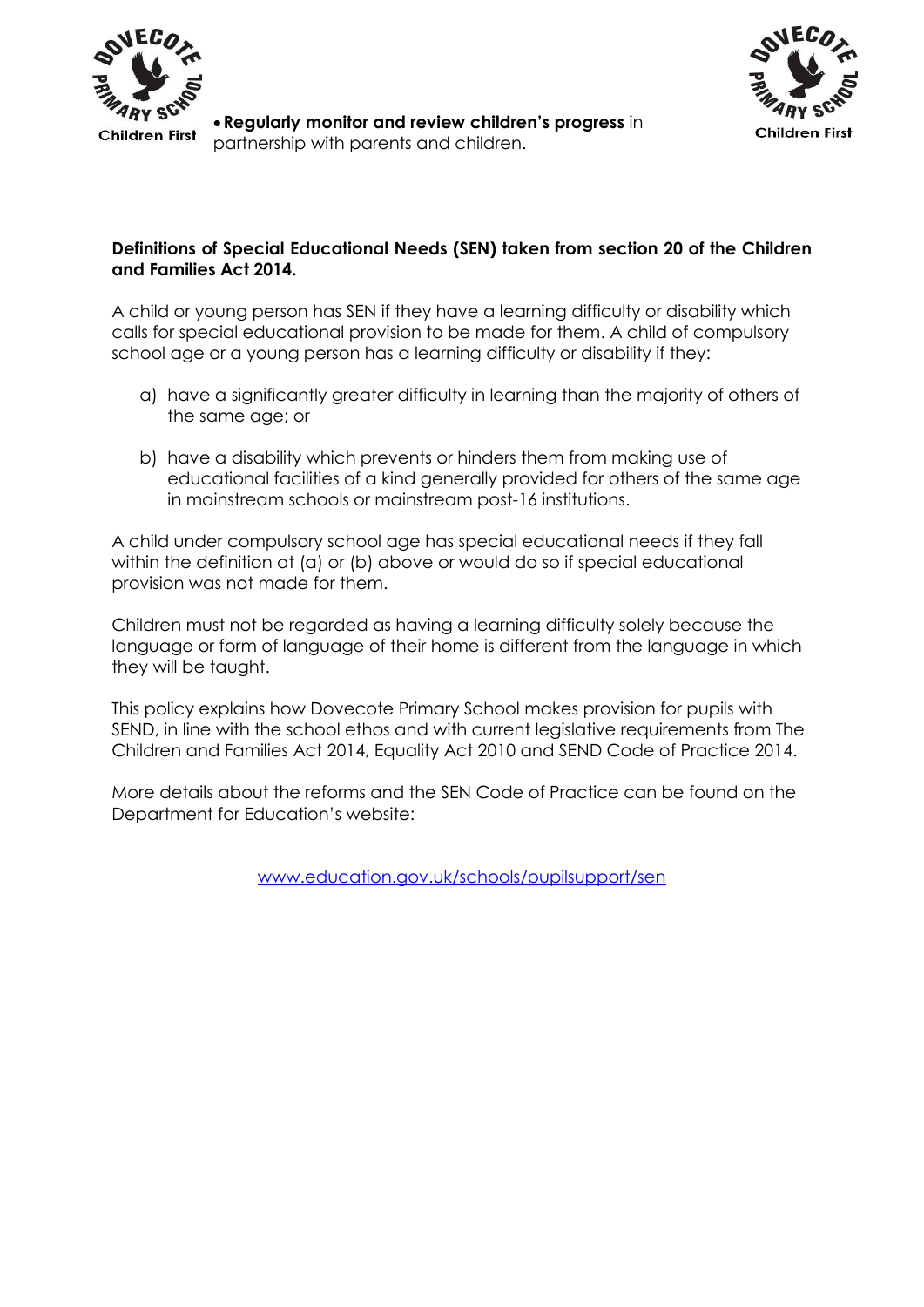



#### **Inclusion of Pupils with SEND**

All pupils at Dovecote Primary School are equally valued and regarded as 'special'. We therefore use the term Additional Need for those children who have different educational or behavioural needs, require different strategies for learning and need a range of different teaching and learning approaches. Dovecote Primary School strives to be an inclusive school, engendering a sense of community and belonging through its:

- Inclusive ethos:
- Broad and balanced curriculum for all children;
- Systems for early intervention of barriers to learning and participation;
- High expectations and suitable targets for all.

The SENDCo oversees the school's policy and is responsible for ensuring it is implemented effectively throughout school.

#### **Responsibility for the coordination of SEND provision**

#### *SEND provision is a whole school responsibility.*

#### **The Role of the SENDCo**

The Leader of Additional Needs at Dovecote Primary School and school SENDCo is *Mrs Rebecca Godfrey.* 

Her responsibilities include;

- Monitor progress of all specified groups and take appropriate action to ensure progress is being made whilst ensuring good practice across school.
- Monitor and evaluate class provision maps including the use of R2i.
- Implement and support the use of R2i as an early intervention for children.
- Overviews the records of all children with special educational/ additional needs;
- Completes the documentation required by outside agencies and the LA;
- Completes the Higher Level Needs (HLN) process to access funding;
- Help maintain a register of SEND;
- Work with the head teacher, governors and the SBM to establish priorities for expenditure for all areas of inclusion and ensure the effectiveness of spending and the use of resources.
- Manage the work of identified support staff ensuring they are effectively deployed and that learners with additional needs are effectively supported.
- Ensure all statutory requirements are met regarding equality and disability including appropriate school policies.
- Ensure all staff recognise and fulfil their statutory responsibilities to pupils with SEND.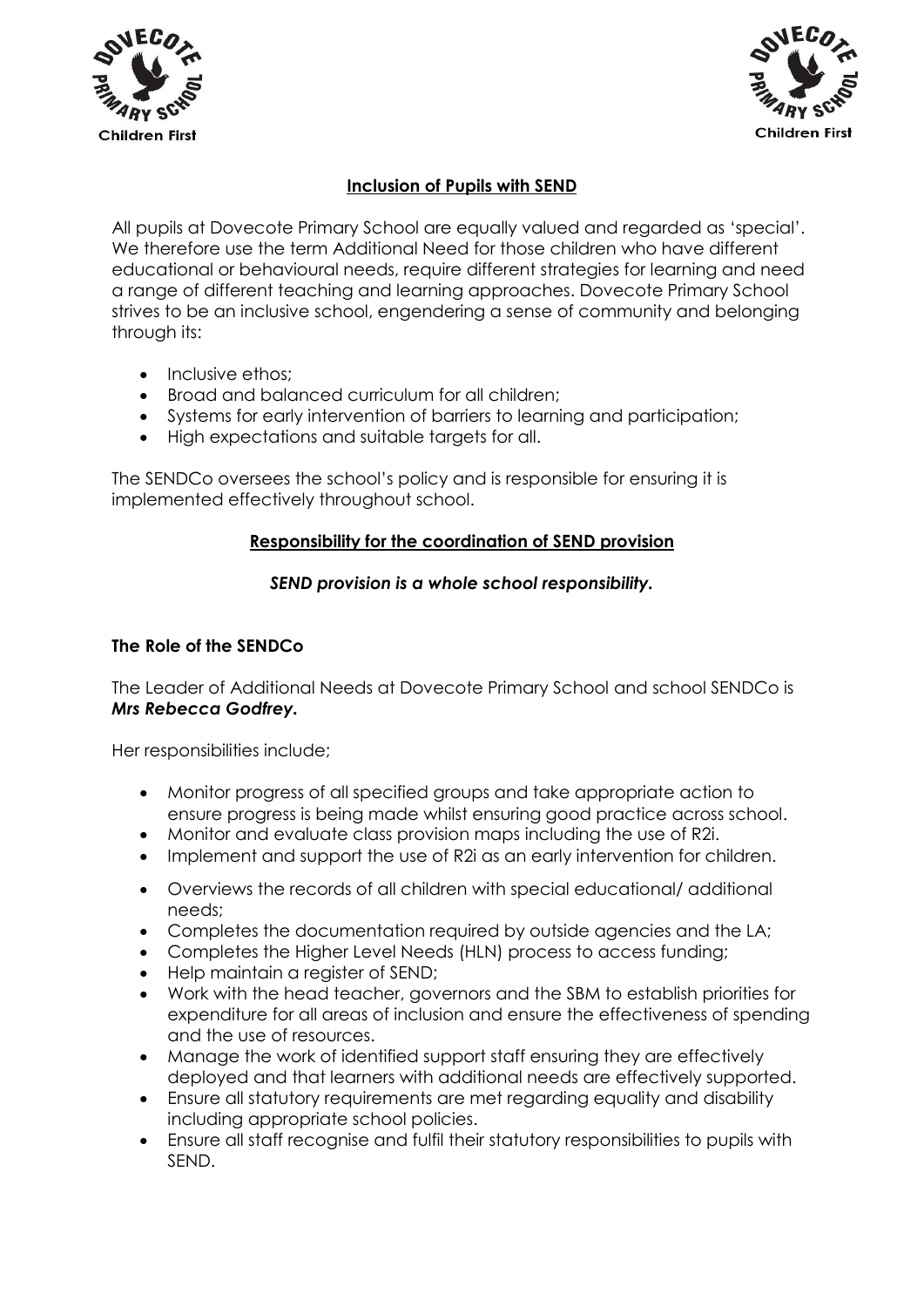



• Complete an audit of provision, drop in observations and **Children First** work analysis as part of the school Self Evaluation Week to

monitor SEND provision.

- Provide appropriate CPD support and advice for all staff.
- To line manage support staff who are working directly with SEND children.
- Liaise with other schools to ensure continuity of support and provision when transferring pupils with SEND.
- Liaise with members of the family SEND team and LA.
- Co-ordinate and attend annual reviews and keep parent's informed of their child's progress.
- Chairs multi agency meetings
- Attends Networks;
- Attends family/Pre-school meetings
- Report on additional needs to SLT and governors
- Act as a Designated Safeguarding Lead with responsibility for safeguarding. Ensuring own and staff training is current and relevant. Receiving and acting upon concerns. Liaising with Social Services and other appropriate outside agencies.
- Report on SEND to Head Teacher and Governors.

### **Class Teacher Responsibility**

- Take responsibility for the needs of all their children.
- Ensure planning is fully inclusive and differentiated.
- Liaise consistently with Support Staff to ensure they have a full understanding of individual needs and that pupils are supported appropriately.
- Liaise with SENDCo, support staff, parents and children to write appropriate Individual Support plans and class provision maps.
- Be responsible for initial identification, assessment, planning and evaluation to meet individual needs.
- Meet termly with the Head Teacher and SENDCo to monitor the progress of vulnerable pupils and act upon their findings to close the gap in learning.
- Complete notes for and be involved in review meetings with families and SENDCo.
- Implement in-class support and differentiate teaching.
- Liaise with, assist and guide support staff, to ensure delivery of the curriculum.
- Ensure support staff have copies of planning in advance.
- Show care and concern through a flexible and positive attitude when dealing with pupils with special educational needs and the difficulties which these children may encounter.
- Challenge and support all children to meet their full potential.

### **Head Teacher Responsibility**

- To ensure that the policy is implemented.
- To support the SENDCo and SEND governor in their responsibilities.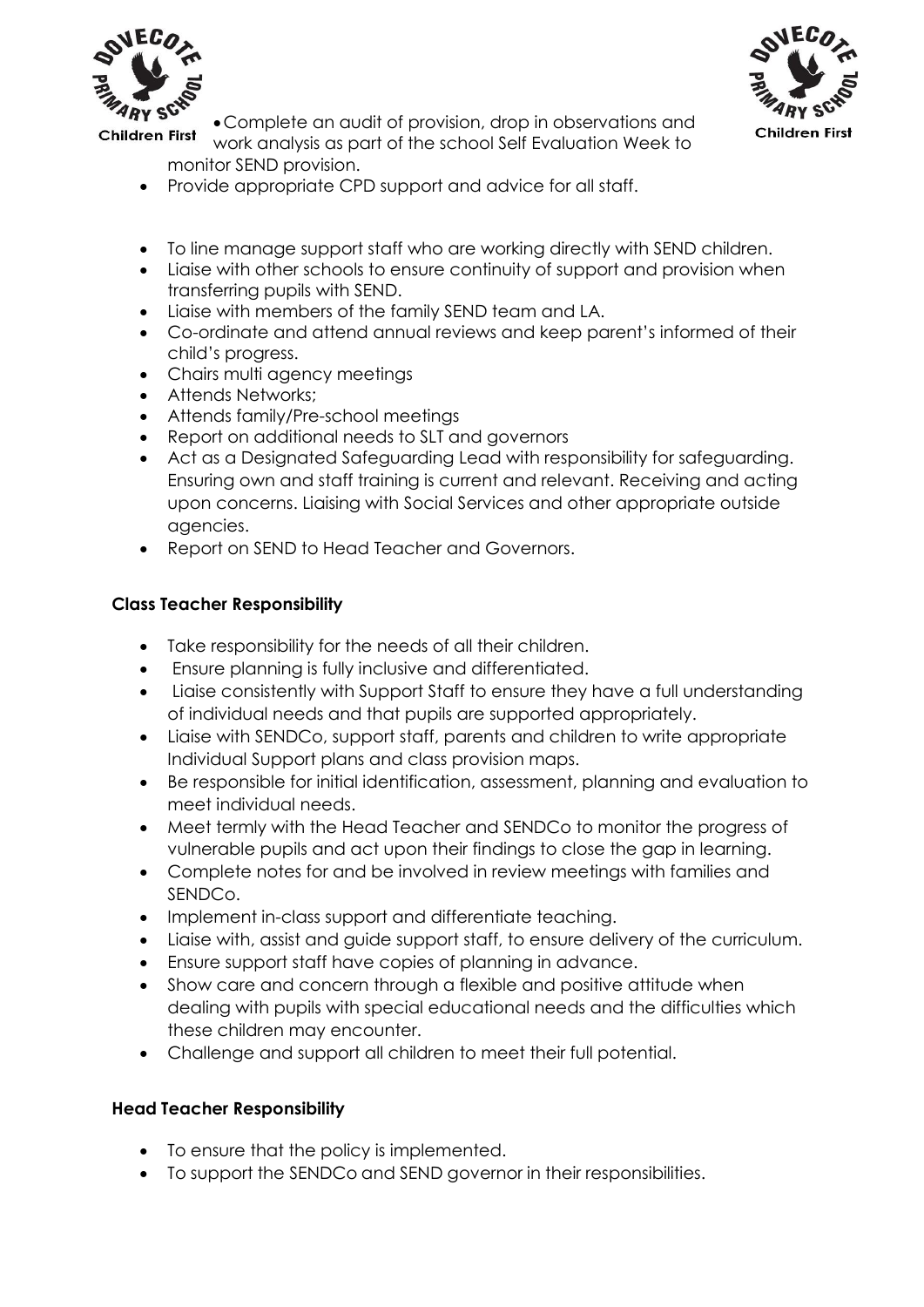

• To liaise with parents, pupils and outside agencies in conjunction with the SENDCo when necessary.



#### **The Governing Body**

- To secure the necessary provision for any pupil identified as having Special Educational/ Additional Needs.
- To ensure that all teachers are aware of the importance of identifying, and providing for, all children.
- To ensure that parents are notified of a decision by the school that Special Educational/ additional provision is being made for their child.

#### **Identification and Assessment**

See definition of Special Educational Needs at start of policy

#### **A Graduated Approach**

Early intervention is vital, Dovecote Primary School has a clear procedure for monitoring individuals where concerns have been raised either by the class teacher, support staff or parents. At this stage the child's name will be placed on to the Class Provision Plan under monitoring. This is then followed by a consultation between the SENDCo and class teacher.

The class teacher and the SENDCo assess and monitor the children's progress in line with existing school practices. See below;

#### **Quality First Teaching**

- a) Any pupils who are falling significantly outside of the range of expected academic achievement in line with predicted performance indicators and grade boundaries, will be monitored.
- b) Once a pupil has been identified as possibly having SEN they will be closely monitored by staff in order to gauge their level of learning and possible difficulties.
- c) The child's class teacher will take steps to provide differentiated learning opportunities that will aid the pupil's academic progression and enable the teacher to better understand the provision and teaching style that needs to be applied.
- d) The SENDCo will be consulted as needed for support and advice and may wish to observe the pupil in class.
- e) Through (b) and (d) it can be determined which level of provision the child will need going forward.
- f) If a pupil has recently been removed from the SEN list they may also fall into this category as continued monitoring will be necessary.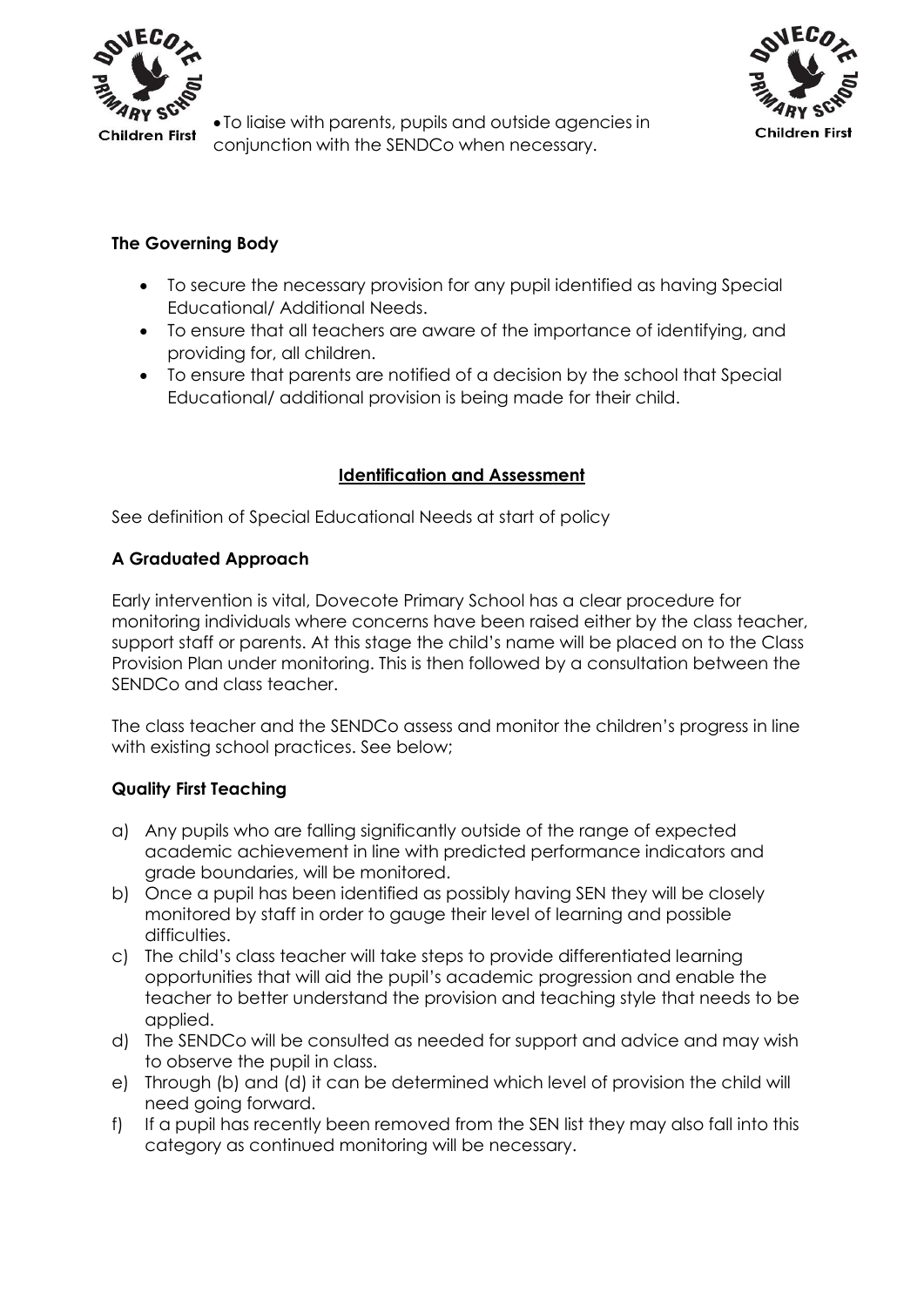

Children First

g) Parents will be informed fully of every stage of their

**Children First** child's development and the circumstances under which they are being monitored. They are encouraged to share information and knowledge with the school.

h) The child is formally recorded by the school as being under observation due to concern by parent or teacher but this does not place the child on the school's

SEN list. Parents are given this information. It is recorded by the school as an aid to further progression and for future reference.

i) Pupil progress meetings are used to monitor and assess the progress being made by the child. The frequency of these meetings is dependent on the individual child's needs and progress being made.

#### **Assessment**

At Dovecote Primary, we use assessment tools such as Roots to Inclusion to support the identification of need. This enables us to gather data which is then used to inform practice and enable an appropriate support plan for the child to be agreed. Once the support plan is in place it then follows an assess, plan, do, review cycle.

#### **SEND Support**

Where it is determined a child does have SEND the following steps will be taken:

- A standardised letter is sent home via, the class teacher which informs the parents at the earliest opportunity of any concerns and enlist their help and participation.
- Once parental consent is given the child will be placed on the SEND register by a member of the SEND Team. The aim of formally identifying a pupil with SEND is to help school ensure that effective provision is put in place and so remove barriers to learning.
- An individual plan is drawn up by the class teacher in consultation with the SENDCo to plan and review the provision in place, again following the assess, plan, do, review cycle.

#### **High Level Needs (HLN):**

This if for children who have more complex needs and require specialist intervention.

• An Individual Provision Plan is drawn up by the SENDCo in consultation with the class teacher to map the provision in place. The class teacher and the SENDCo are supported by outside agency involvement.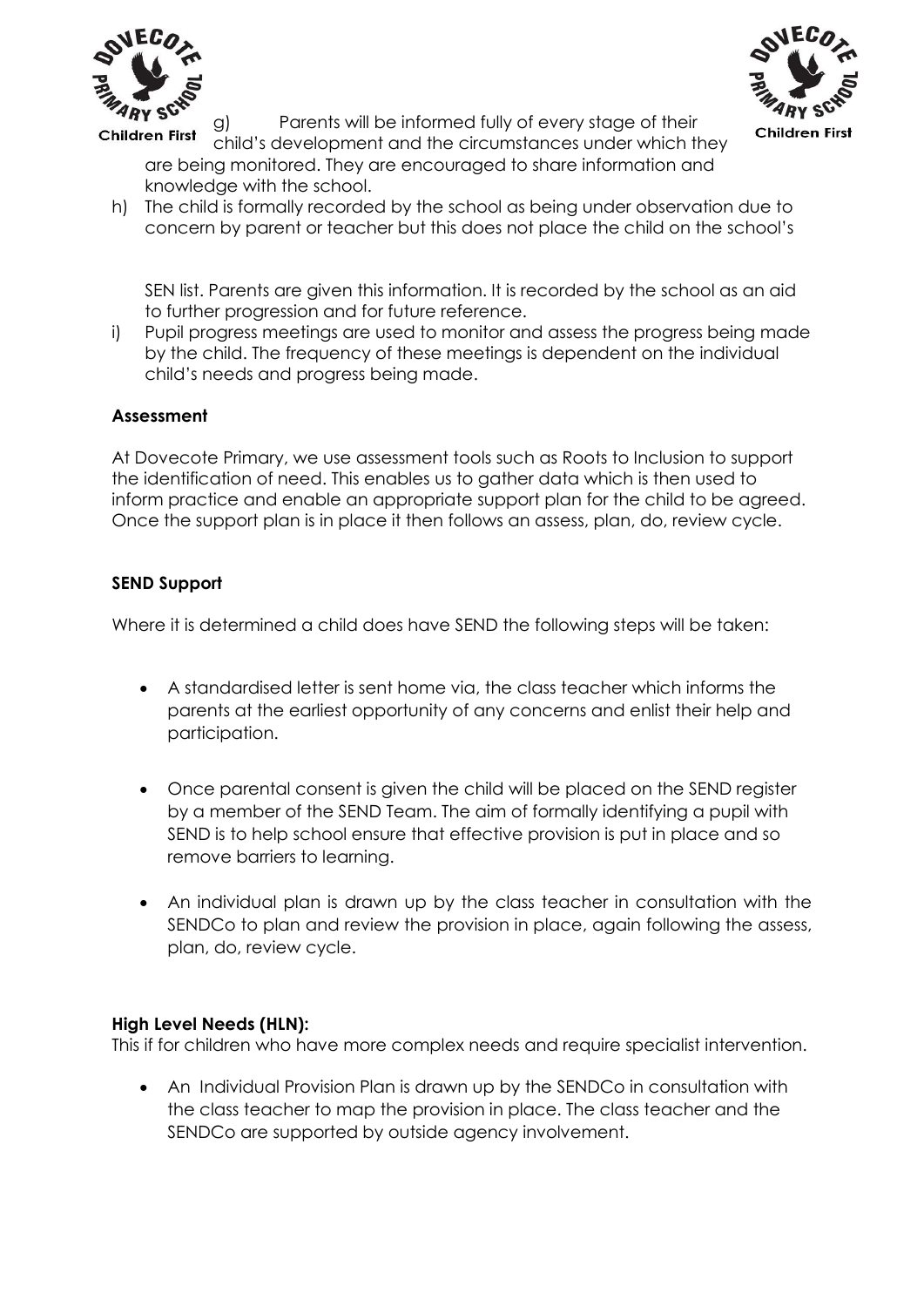



• They may receive extra funding from the Local Authority to enable the school to meet their more complex level of needs

through targeted provision and intervention (some of these may be provided by outside agencies).

#### **Education, Health and Care Plan:**

The school, parent or other professionals working with the family can [request a](http://www.nottinghamcity.gov.uk/EHCPrequestform)  [statutory assessment for an Education, Health and Care Plan \(EHCP\) from the SEND](http://www.nottinghamcity.gov.uk/EHCPrequestform) Team if it becomes clear that a child's needs have not been fully identified, or they are not making progress despite receiving a good support over a period of time. Young people between 16 and 25 can request their own assessment. There are strict timelines that must be adhered to once a request for assessment is received by the SEND Team. The SENDCo will provide advice and support for any family making a request for an EHC Assessment.

#### **Education, Health & Care Plans and Statutory Assessment of SEND**

Only a very small percentage of children with SEND need an EHCP in order to get the right support and provision. An EHCP brings your child's education, health and social care needs into a single legal document. It will describe what outcomes we all want for your child, what support is needed to achieve these, who will provide the support and when it will be provided.

The first stage following a request for a statutory assessment for an EHCP is for a Person Centred Review (PCR) to be arranged, usually by the school or educational setting.

The PCR uses an approach that puts the young person and their family at the centre of the process. The review meeting looks at positive things about the young person, what is important to them, and what things are working well for them, as well as what isn't working well and what support and help is needed. At the end of the PCR, an action plan will have been created, which identifies actions to be taken by professionals, young person and family to help improve support and outcomes. Information about how to prepare and what to expect from the PCR will be provided.

The action plan from the PCR forms part of the information that is sent to a decisionmaking panel, which decides if a full statutory assessment is required.

You will be informed of the panel's decision whether or not to proceed with a full assessment. If the panel decides a full assessment is required, you will receive more information about this process from the LA.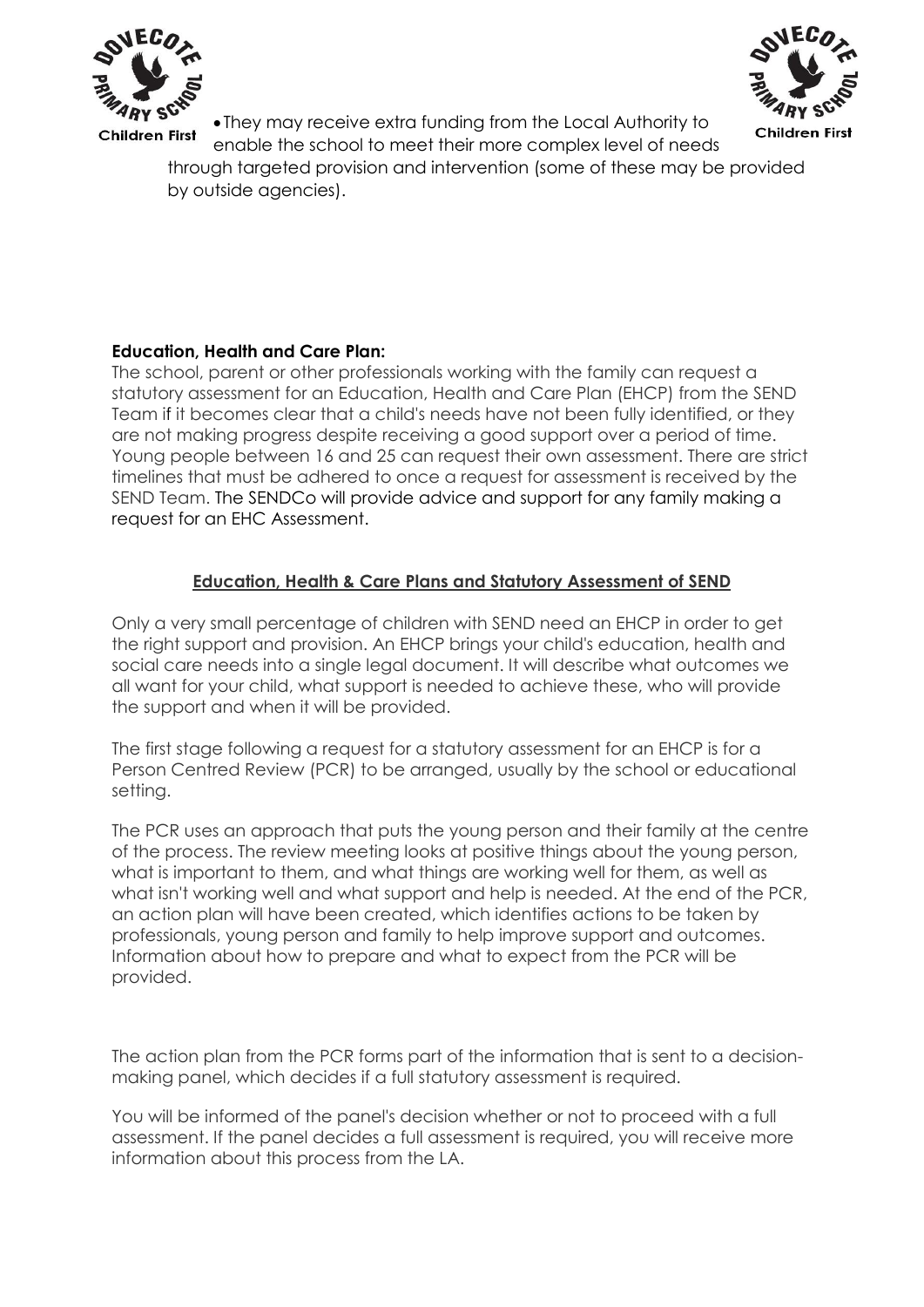



If the decision is to not issue an EHCP, you will be advised of your right to appeal.

Parents are given the opportunity to comment on a draft EHCP and give your views about school or other placements, before the final EHCP is issued.

Once the EHC Plan has been completed and agreed, it will be kept as part of the pupil's formal record and reviewed at least annually by staff, parents and the pupil. The annual review enables provision for the pupil to be evaluated and, where

appropriate, for changes to be put in place, for example, reducing or increasing levels of support.

More details about the Education, Health & Care Plans and Statutory Assessment of SEND

can be found on the Nottingham City Council website:

#### **www.nottinghamcity.gov.uk/.../Education-Health--Care-Plans-and-Statutory-Assessment-of-SEND**

#### **Provision**

Once a child's specific needs have been identified we will work with the relevant specialist support services to ensure we comply with all relevant accessibility requirements as soon as possible. For example:

- Physical environments
- Assistive technology
- Increased access to the curriculum and assistance during examinations
- School transport for curriculum activities

Provision will be implemented using the following process;

- Assess
- Plan
- Do
- Review

This is an ongoing cycle to enable the provision to be refined and revised as the understanding of the needs of the pupil grows. This cycle enables the identification of those interventions which are the most effective in supporting the pupil to achieve good progress and outcomes.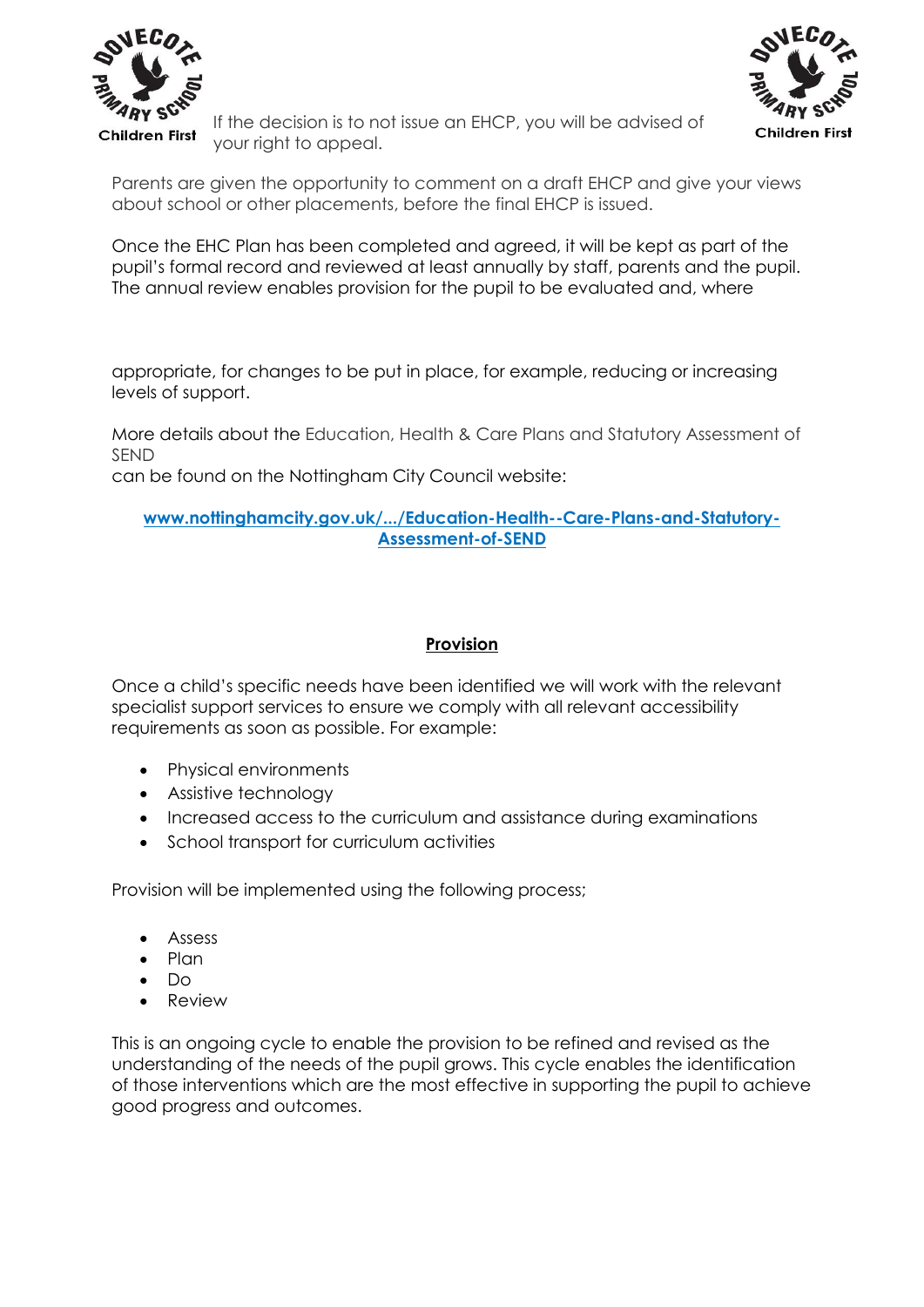

**Children First** 



All children receiving HLN funding and/or specialist intervention

will have a personal Provision Plan. This clearly shows the level of provision in place and may include some of the following;

- In class adult support
- English and Maths intervention via the Learning Hub
- Booster groups
- Mentoring for children with social, emotional or behavioural difficulties via the Nurture Hub
- Specific provision including Speech and Language, OT and life skill focuses via SEND Hub
- Routes to Inclusion- SEMH graduated response
- Makaton
- Numicon
- Assessment of strengths and barriers
- Gardening intervention
- Lunch and break time support
- Risk Assessments
- Individual handling policies
- Individual behaviour plans
- Play therapy
- Individualised time tables
- Sensory input through activities or use of the sensory room

It is recognised that support within the classroom as well as withdrawal in certain circumstances, both play a key part in provision for children with SEND. We aim for inclusion in all areas of school life as far as is reasonable.

Further information may be found in the school's Accessibility plan and the Disability and Equality policy.

#### **Allocation of Resources**

The SENDCo is responsible for the operational management of the specified and agreed resourcing for special needs provision within the school, including the provision for children with an Education Health and Care Plan.

The SENDCo is responsible for completing and submitting all requests for additional funding (H.L.N Requests) from the LA.

The head teacher informs the governing body of how the funding allocated to support Special Educational/ additional Needs has been used.

#### **Access to the Curriculum**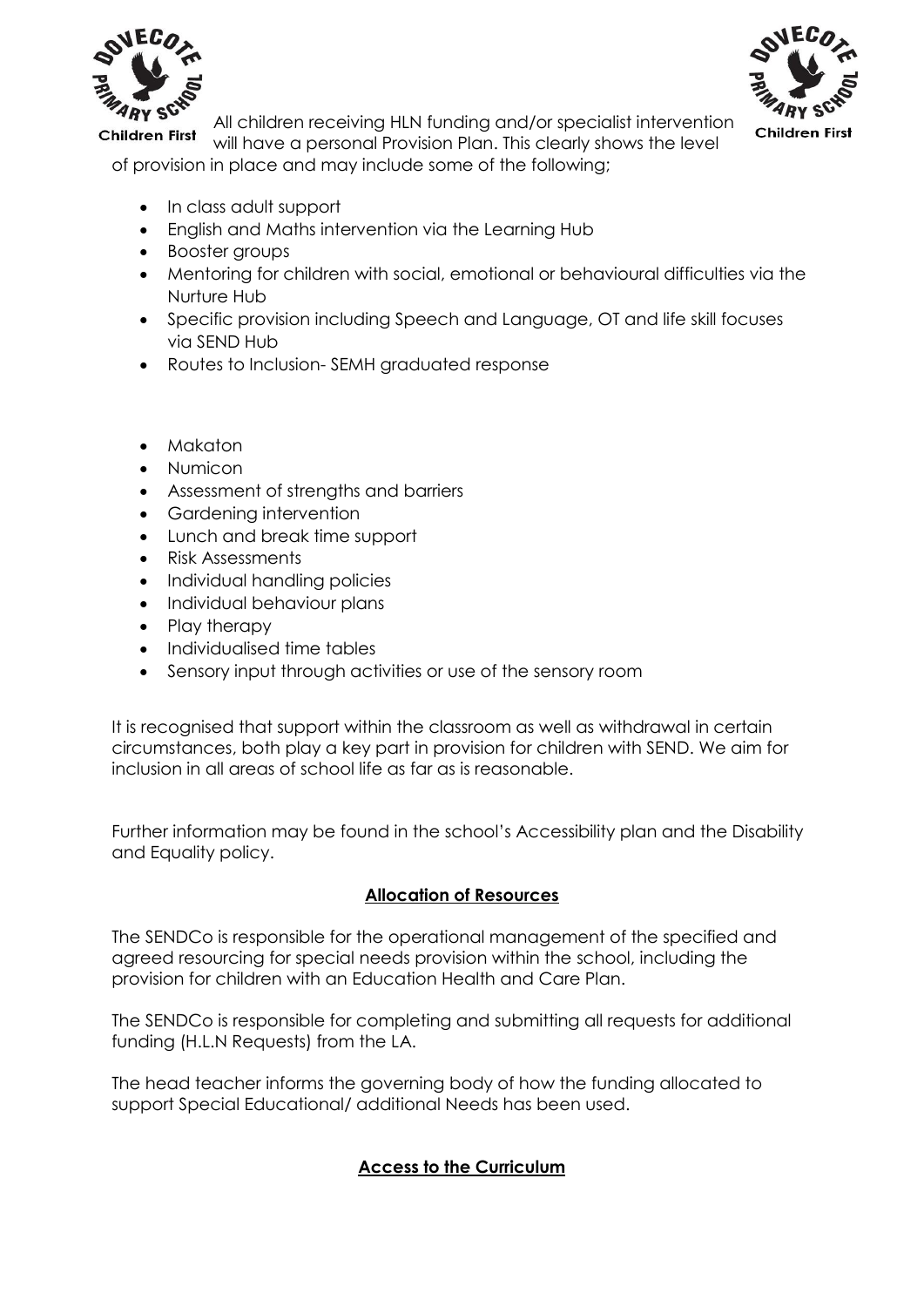



**Children First** All children have entitlement to a broad and balanced curriculum, which is differentiated to enable children to:

- Understand the relevance and purpose of learning activities.
- Experience levels of understanding and rates of individual progress that brings feelings of success and achievement.

Teachers use a range of strategies to meet children's additional needs. Lessons have clear learning objectives; we differentiate work appropriately, and we use assessment to inform the next stage of learning.

Teacher assessment is used to monitor progress for all pupils. If appropriate BSquared Assessments are used to break down the existing National Curriculum Programmes of Study into finely graded steps and targets and ensure that children experience success. These statements will then be used to inform the pre-key stage standards which must be used to make statutory teacher assessment judgements for pupils who have reached the end of year 2 and 6. The pre-key stage standards are provided for the statutory assessment of pupils engaged in subjects specific study who are working below the overall standard of the national curriculum tests and teacher assessment frameworks.

In the Foundation Stage all children are assessed using the Development Matters Scale (Nursery and Reception) and the EYFS Profile Score (End of Reception).

#### **Evaluating the success of provision**

In order to make consistent continuous progress in relation to SEND provision the school encourages feedback from staff, parents and pupils throughout the year. This can include: parents' evenings, review meetings, structured conversations, pupil interviews, parent questionnaire.

Pupil progress will be monitored on a termly basis in line with the SEND Code of Practice. The SENDCo monitors the movement of children within the SEND system in school by:

- Monitoring the movement of children within the SEND system in school and the provision provided.
- Supporting teachers involved in reviewing and updating Provision Plans for children and reviews the work of the school in this area.
- Liaising with support staff, working with children who have special educational/ additional needs, in order to monitor pupil progress.
- Liaising with staff and use of profile data at the end of each academic year to monitor progress of children with special/ additional need.
- Updating the SEND register via the SIMS programme.
- Use of SEND information to aid the transition process to secondary school.

Information from provision management will be used to identify how effective provision (interventions) is in enabling pupils to achieve academic and wider outcomes.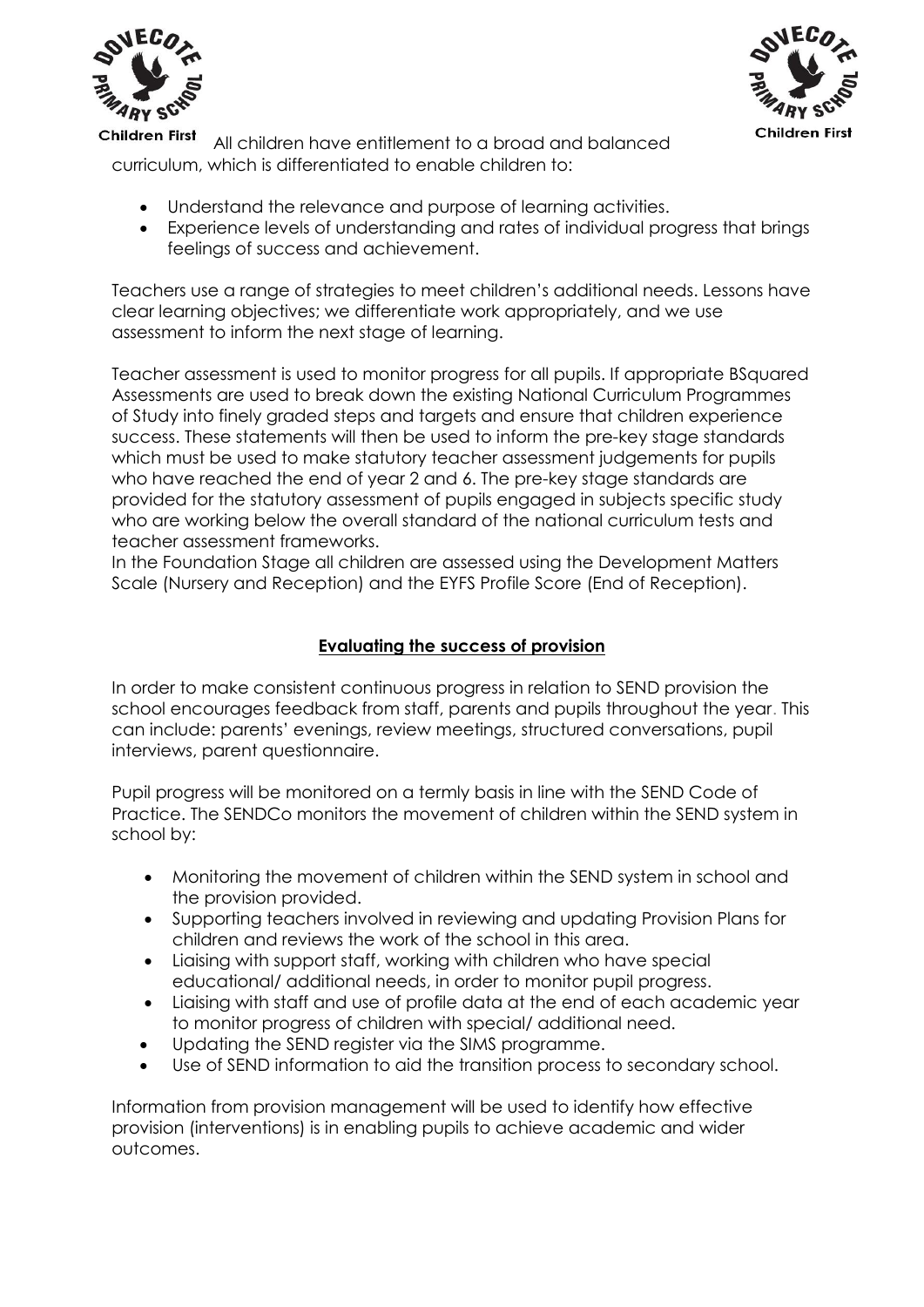

There is a formal evaluation of the effectiveness of the school **Children First** 



SEND provision and policy. The evaluation is carried out by the SENCO/Headteacher and SEN governor and information is gathered from an interview with the SENCO on an annual basis. This will be collated and published by the governing body of a maintained school on an annual basis in accordance with section 69 of the Children and Families Act 2014.

Evidence collected will help inform school development and improvement planning.

#### **Partnership with Parents**

Partnership with parents plays a key role in enabling children with special educational needs to achieve their full potential. The school recognises that parents hold key information and have knowledge and experience to contribute to the shared view of a child's needs and the best ways of supporting them. All parents will be treated as partners and supported to play an active and valued role in their child's education.

The school prospectus contains details of our policy for special educational needs, and the arrangements made for children with SEND in our school. A named governor takes a special interest in special needs.

At all stages of the special needs process the school keeps the parents fully informed and involved. We inform the parents of any outside intervention, and we share the process of decision making by providing clear information relating to the education of children with special educational needs.

#### **Partnership with Pupils**

The SEN Code of Practice states that 'partners must engage children and young people with SEN and disabilities and children's parents in commissioning decisions, to give useful insights into how to improve services and outcomes', (Section 3.18).

At Dovecote School whenever appropriate, from an early age, children are encouraged to be actively involved in their provision and reviewing their performance.

#### **Transition Arrangements**

In order to ensure a smooth transition, the school will, with parents' consent, make arrangements to share all relevant information with the child's next placement. This could include written records, a programme of visits (made in liaison with the accepting school) and meetings.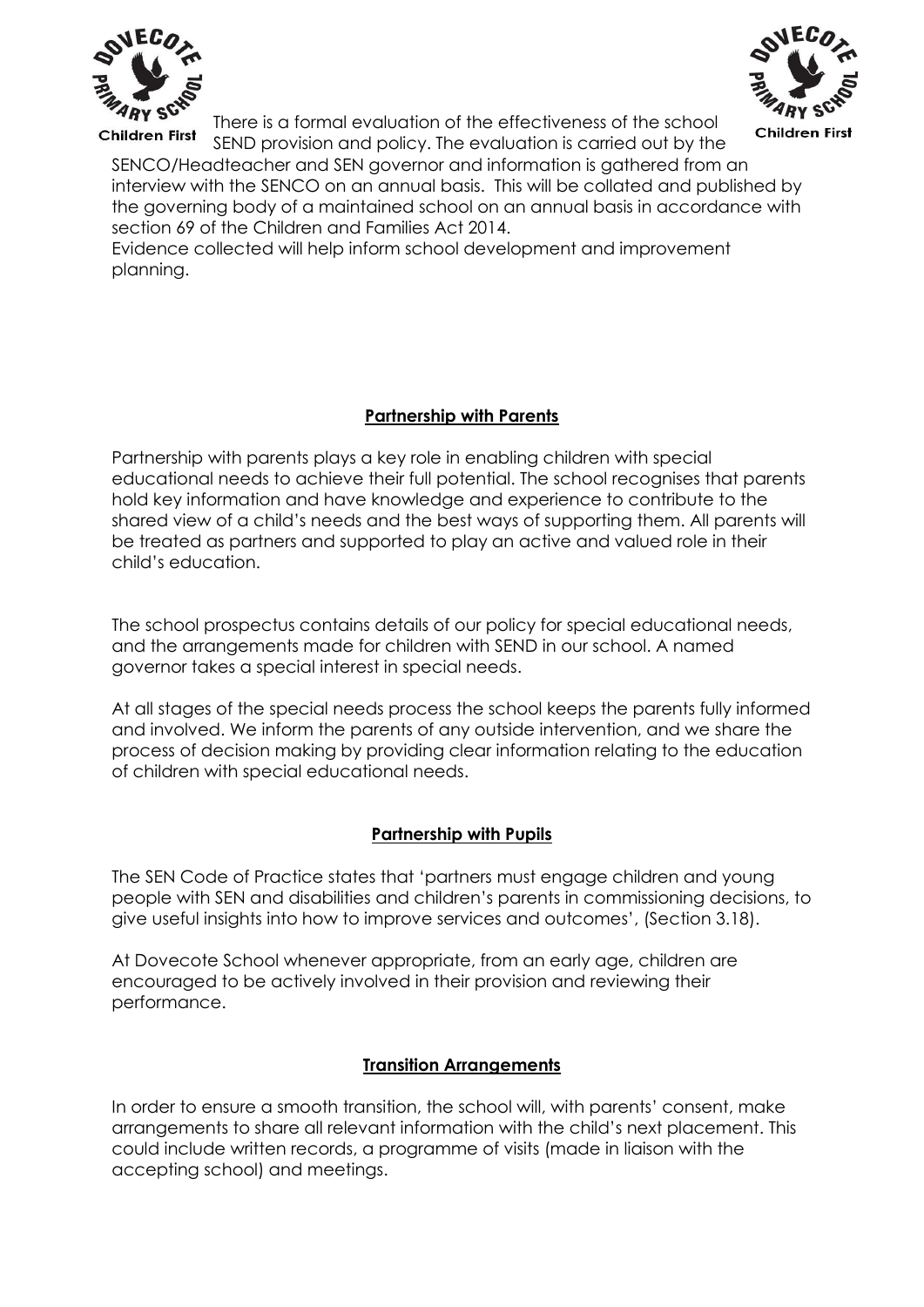



#### **Multi-Agency Approach**

The school has strong links with local schools; nursery, primary and secondary, to support children with Special Educational Needs.

We work with SEND Support Services as appropriate and have clear procedures for involving support services. Such contacts are made through the SENDCo or Head Teacher and discussions involve parents whenever possible. We work with a variety of professionals such as: Educational Psychologists Behaviour Support Team Autism Team Learning Support Team Mental Health and Support Team

#### **Continuous Professional Development**

We aim to keep all school staff up to date with relevant training and developments in teaching practice in relation to the needs of pupils with SEND.

We use links with outside agencies such as the Autism Team, Behaviour Support, Learning Support and Educational Psychologist to ensure up to date training is offered to all staff covering a variety of areas with the need of our children at the heart.

The SENDCo attends termly SENCO Network meetings as well as an annual LA SENDCo Conference, forging links with other SEND practitioners and ensuring knowledge and training is up to date.

#### **Local Offer**